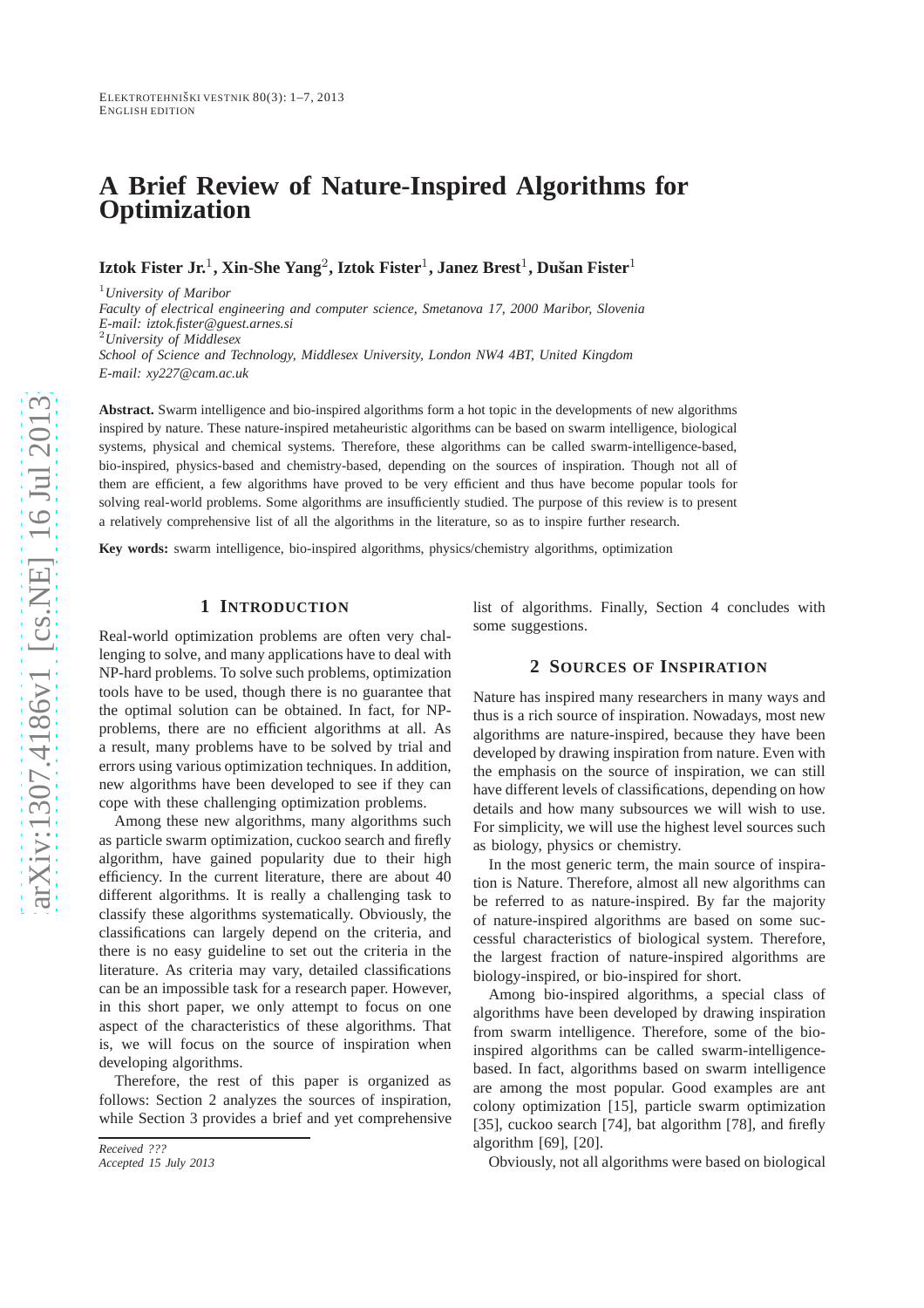systems. Many algorithms have been developed by using inspiration from physical and chemical systems. Some may even be based on music [23]. In the rest of paper, we will briefly divide all algorithms into different categories, and we do not claim that this categorization is unique. This is a good attempt to provide sufficiently detailed references.

# **3 CLASSIFICATION OF ALGORITHMS**

Based on the above discussions, we can divide all existing algorithms into four major categories: swarm intelligence (SI) based, bio-inspired (but not SI-based), physics/chemistry-based, and others. We will summarize them briefly in the rest of this paper. However, we will focus here on the relatively new algorithms. Wellestablished algorithms such as genetic algorithms are so well known that there is no need to introduce them in this brief paper.

It is worth pointing out the classifications here are not unique as some algorithms can be classified into different categories at the same time. Loosely speaking, classifications depend largely on what the focus or emphasis and the perspective may be. For example, if the focus and perspective are about the trajectory of the search path, algorithms can be classified as trajectorybased and population-based. Simulated annealing is a good example of trajectory-based algorithms, while particle swarm optimization and firefly algorithms are population-based algorithms. If our emphasis is placed on the interaction of the multiple agents, algorithms can be classified as attraction-based or non-attraction-based. Firefly algorithm (FA) is a good example of attractionbased algorithms because FA uses the attraction of light and attractiveness of fireflies, while genetic algorithms are non-attraction-based since there is no explicit attraction used. On the other hand, if the emphasis is placed on the updating equations, algorithms can be divided into rule-based and equation-based. For example, particle swarm optimization and cuckoo search are equationbased algorithms because both use explicit updating equations, while genetic algorithms do not have explicit equations for crossover and mutation. However, in this case, the classifications are not unique. For example, firefly algorithm uses three explicit rules and these three rules can be converted explicitly into a single updating equation which is nonlinear [69], [20]. This clearly shows that classifications depend on the actual perspective and motivations. Therefore, the classifications here are just one possible attempt, though the emphasis is placed on the sources of inspiration.

## *3.1 Swarm intelligence based*

Swarm intelligence (SI) concerns the collective, emerging behaviour of multiple, interacting agents who follow some simple rules. While each agent may be considered as unintelligent, the whole system of multiple agents may show some self-organization behaviour and thus can behave like some sort of collective intelligence. Many algorithms have been developed by drawing inspiration from swarm-intelligence systems in nature.

All SI-based algorithms use multi-agents, inspired by the collective behaviour of social insects, like ants, termites, bees, and wasps, as well as from other animal societies like flocks of birds or fish. A list of swarm intelligence algorithms is presented in Table 1. The classical particle swarm optimization (PSO) uses the swarming behaviour of fish and birds, while firefly algorithm (FA) uses the flashing behaviour of swarming fireflies. Cuckoo search (CS) is based on the brooding parasitism of some cuckoo species, while bat algorithm uses the echolocation of foraging bats. Ant colony optimization uses the interaction of social insects (e.g., ants), while the class of bee algorithms are all based on the foraging behaviour of honey bees.

SI-based algorithms are among the most popular and widely used. There are many reasons for such popularity, one of the reasons is that SI-based algorithms usually sharing information among multiple agents, so that selforganization, co-evolution and learning during iterations may help to provide the high efficiency of most SI-based algorithms. Another reason is that multiple agent can be parallelized easily so that large-scale optimization becomes more practical from the implementation point of view.

#### *3.2 Bio-inspired, but not SI based*

Obviously, SI-based algorithms belong to a wider class of algorithms, called bio-inspired algorithms. In fact, bio-inspired algorithms form a majority of all nature-inspired algorithms. From the set theory point of view, SI-based algorithms are a subset of bio-inspired algorithms, while bio-inspired algorithms are a subset of nature-inspired algorithms. That is

#### SI-based ⊂ bio-inspired ⊂ nature-inspired.

Conversely, not all nature-inspired algorithms are bioinspired, and some are purely physics and chemistry based algorithms as we will see below.

Many bio-inspired algorithms do not use directly the swarming behaviour. Therefore, it is better to call them bio-inspired, but not SI-based. For example, genetic algorithms are bio-inspired, but not SI-based. However, it is not easy to classify certain algorithms such as differential evolution (DE). Strictly speaking, DE is not bio-inspired because there is no direct link to any biological behaviour. However, as it has some similarity to genetic algorithms and also has a key word 'evolution', we tentatively put it in the category of bioinspired algorithms. These relevant algorithms are listed in Table 1.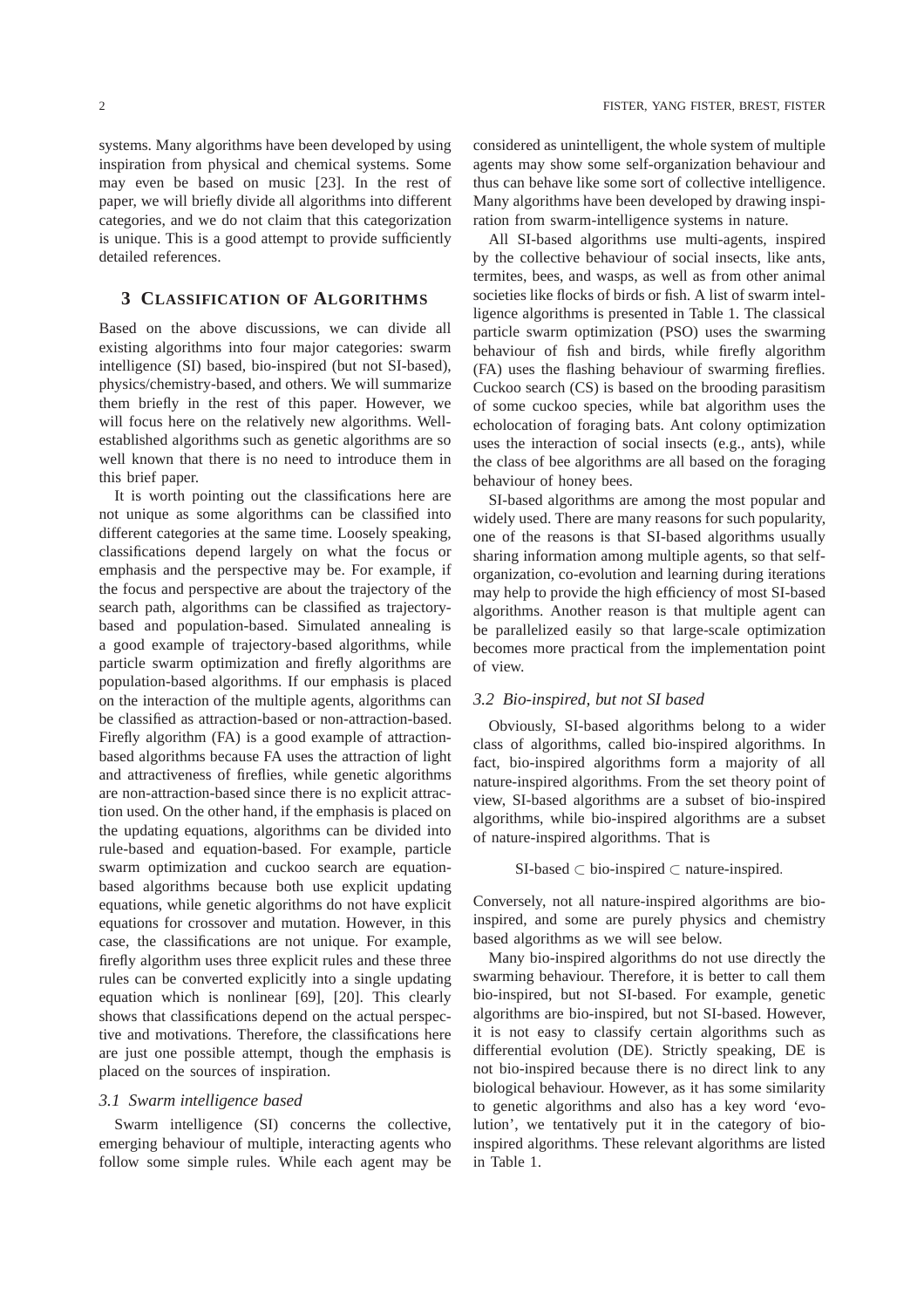For example, the flower algorithm [72], or flower pollination algorithm [76], developed by Xin-She Yang in 2012 is a bio-inspired algorithm, but it is not a SIbased algorithm because flower algorithm tries to mimic the pollination characteristics of flowering plants and the associated flower consistency of some pollinating insects.

## *3.3 Physics and Chemistry Based*

Not all metaheuristic algorithms are bio-inspired, because their sources of inspiration often come from physics and chemistry. For the algorithms that are not bio-inspired, most have been developed by mimicking certain physical and/or chemical laws, including electrical charges, gravity, river systems, etc. As different natural systems are relevant to this category, we can even subdivide these into many subcategories which is not necessary. A list of these algorithms is given in Table 1.

Schematically, we can represent the relationship of physics and chemistry based algorithms as the follows:

Physics algorithms Chemistry algorithms  $\sqrt{ }$ <sup>J</sup>  $\mathcal{L}$ ∈/ bio-inspired algorithms ∈ nature-inspired algorithms

Though physics and chemistry are two different subjects, however, it is not useful to subdivide this subcategory further into physics-based and chemistry. After all, many fundamental laws are the same. So we simply group them as physics and chemistry based algorithms.

## *3.4 Other algorithms*

When researchers develop new algorithms, some may look for inspiration away from nature. Consequently, some algorithms are not bio-inspired or physics/chemistry-based, it is sometimes difficult to put some algorithms in the above three categories, because these algorithms have been developed by using various characteristics from different sources, such as social, emotional, etc. In this case, it is better to put them in the other category, as listed in Table 1

#### *3.5 Some Remarks*

Though the sources of inspiration are very diverse, the algorithm designed from such inspiration may be equally diverse. However, care should be taken, as true novelty is a rare thing. For example, there are about 28,000 living species of fish, this cannot mean that researchers should develop 28000 different algorithms based on fish. Therefore, one cannot call their algorithms trout algorithm, squid algorithm, ..., shark algorithm.

In essence, researchers try to look for some efficient formulas as summarized by Yang [73] as the following generic scheme:

$$
[x_1, x_2, ..., x_n]^{t+1} = A\{ [x_1, x_2, ..., x_n]^t; ...;
$$
  

$$
(p_1, p_2, ..., p_k); (w_1, w_2, ..., w_m) \},
$$

which attempts to generate better solutions (a population of *n* solutions) at iteration  $t + 1$  from the current iteration t and its solution set  $x_i$ ,  $(i = 1, 2, ..., n)$ . This iterative algorithmic engine (i.e., algorithm A) also uses some algorithm-dependent parameters  $(p_1, ..., p_k)$  and some random variables  $(w_1, ..., w_m)$ . This schematic representation can include all the algorithms listed in this paper. However, this does not mean it is easy to analyze the behaviour of an algorithm because this formula can be highly nonlinear. Though Markov chains theory and dynamical system theory can help to provide some limited insight into some algorithms, the detailed mathematical framework is still yet to be developed.

On the other hand, it is worth pointing out that studies show that some algorithms are better than others. It is still not quite understood why. However, if one looks at the intrinsic part of algorithm design closely, some algorithms are badly designed, which lack certain basic capabilities such as the mixing and diversity among the solutions. In contrast, good algorithms have both mixing and diversity control so that the algorithm can explore the vast search space efficiently, while converge relatively quickly when necessary. Good algorithms such as particle swarm optimization, differential evolution, cuckoo search and firefly algorithms all have both global search and intensive local search capabilities, which may be partly why they are so efficient.

# **4 CONCLUSION**

The sources of inspiration for algorithm development are very diverse, and consequently the algorithms are equally diverse. In this paper, we have briefly summarized all the algorithms into 4 categories. This can be a comprehensive source of information to form a basis or starting point for further research. It is worth pointing out that the classifications may not be unique, and this present table is just for the purpose of information only.

Based on many studies in the literature, some algorithms are more efficient and popular than others. It would be helpful to carry out more studies, but this does not mean that we should encourage researchers to develop more algorithms such as grass, sky, or ocean algorithms.

Currently, there may be some confusion and distraction in the research of metaheuristic algorithms. On the one hand, researchers have focused on important novel ideas for solving difficult problems. On the other hand, some researchers artificially invent new algorithms for the sake of publications with little improvement and no novelty. Researchers should be encouraged to carry out truly novel and important studies that are really useful to solve hard problems. Therefore, our aim is to inspire more research to gain better insight into efficient algorithms and solve large-scale real-world problems.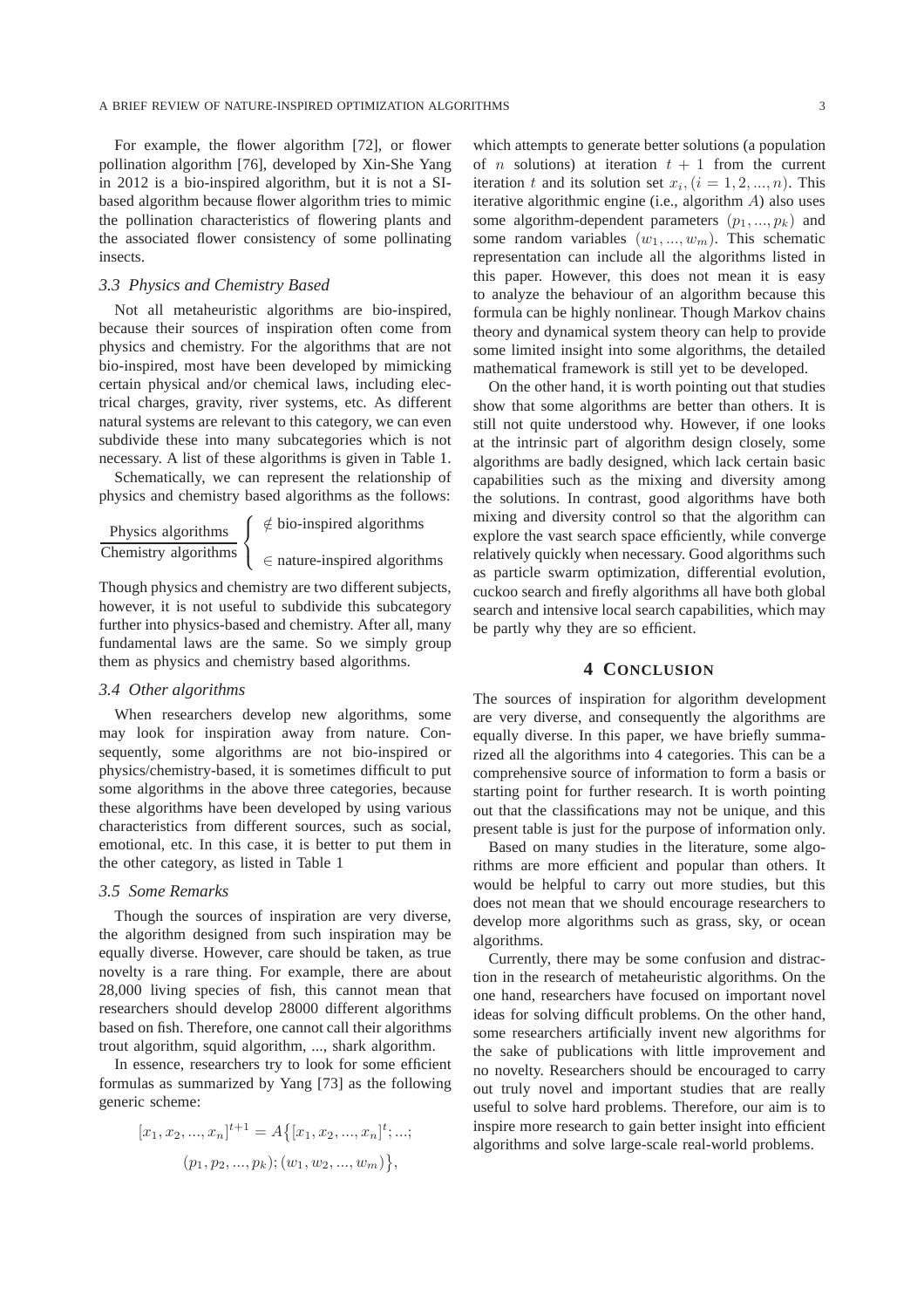| Swarm intelligence based algorithms |                            |            | Bio-inspired (not SI-based) algorithms |                      |                   |
|-------------------------------------|----------------------------|------------|----------------------------------------|----------------------|-------------------|
| Algorithm                           | Author                     | Reference  | Algorithm                              | Author               | Reference         |
| <b>Accelerated PSO</b>              | Yang et al.                | [69], [71] | Atmosphere clouds model                | Yan and Hao          | $\overline{[67]}$ |
| Ant colony optimization             | Dorigo                     | $[15]$     | Biogeography-based optimization        | Simon                | $[56]$            |
| Artificial bee colony               | Karaboga and Basturk       | $[31]$     | Brain Storm Optimization               | Shi                  | $[55]$            |
| Bacterial foraging                  | Passino                    | $[46]$     | Differential evolution                 | Storn and Price      | $[57]$            |
| <b>Bacterial-GA Foraging</b>        | Chen et al.                | [6]        | Dolphin echolocation                   | Kaveh and Farhoudi   | $[33]$            |
| Bat algorithm                       | Yang                       | $[78]$     | Japanese tree frogs calling            | Hernández and Blum   | $[28]$            |
| Bee colony optimization             | Teodorović and Dell'Orco   | $[62]$     | Eco-inspired evolutionary algorithm    | Parpinelli and Lopes | $[45]$            |
| Bee system                          | Lucic and Teodorovic       | $[40]$     | Egyptian Vulture                       | Sur et al.           | $[59]$            |
| <b>BeeHive</b>                      | Wedde et al.               | [65]       | Fish-school Search                     | Lima et al.          | [14], [3]         |
| Wolf search                         | Tang et al.                | [61]       | Flower pollination algorithm           | Yang                 | $[72]$ , $[76]$   |
| Bees algorithms                     | Pham et al.                | $[47]$     | Gene expression                        | Ferreira             | $[19]$            |
| Bees swarm optimization             | Drias et al.               | $[16]$     | Great salmon run                       | Mozaffari            | $[43]$            |
| <b>Bumblebees</b>                   | Comellas and Martinez      | $[12]$     | Group search optimizer                 | He et al.            | $[26]$            |
| Cat swarm                           | Chu et al.                 | $[7]$      | Human-Inspired Algorithm               | Zhang et al.         | [80]              |
| Consultant-guided search            | Iordache                   | $[29]$     | Invasive weed optimization             | Mehrabian and Lucas  | $[42]$            |
| Cuckoo search                       | Yang and Deb               | $[74]$     | Marriage in honey bees                 | Abbass               | $[1]$             |
| Eagle strategy                      | Yang and Deb               | $[75]$     | OptBees                                | Maia et al.          | $[41]$            |
| Fast bacterial swarming algorithm   | Chu et al.                 | [8]        | Paddy Field Algorithm                  | Premaratne et al.    | $[48]$            |
| Firefly algorithm                   | Yang                       | $[70]$     | Roach infestation algorithm            | Havens               | $[25]$            |
| Fish swarm/school                   | Li et al.                  | $[39]$     | Queen-bee evolution                    | Jung                 | $[30]$            |
| Good lattice swarm optimization     | Su et al.                  | $[58]$     | Shuffled frog leaping algorithm        | Eusuff and Lansey    | $[18]$            |
| Glowworm swarm optimization         | Krishnanand and Ghose      | [37], [38] | Termite colony optimization            | Hedayatzadeh et al.  | $[27]$            |
| Hierarchical swarm model            | Chen et al.                | $[5]$      | Physics and Chemistry based algorithms |                      |                   |
| Krill Herd                          | Gandomi and Alavi          | $[22]$     | Big bang-big Crunch                    | Zandi et al.         | $[79]$            |
| Monkey search                       | Mucherino and Seref        | $[44]$     | <b>Black</b> hole                      | Hatamlou             | $[24]$            |
| Particle swarm algorithm            | Kennedy and Eberhart       | $[35]$     | Central force optimization             | Formato              | $[21]$            |
| Virtual ant algorithm               | Yang                       | $[77]$     | Charged system search                  | Kaveh and Talatahari | $[34]$            |
| Virtual bees                        | Yang                       | $[68]$     | Electro-magnetism optimization         | Cuevas et al.        | $[13]$            |
| Weightless Swarm Algorithm          | Ting et al.                | [63]       | Galaxy-based search algorithm          | Shah-Hosseini        | $[53]$            |
| Other algorithms                    |                            |            | Gravitational search                   | Rashedi et al.       | $[50]$            |
| Anarchic society optimization       | Shayeghi and Dadashpour    | $[54]$     | Harmony search                         | Geem et al.          | $[23]$            |
| Artificial cooperative search       | Civicioglu                 | $[9]$      | Intelligent water drop                 | Shah-Hosseini        | $[52]$            |
| Backtracking optimization search    | Civicioglu                 | $[11]$     | River formation dynamics               | Rabanal et al.       | $[49]$            |
| Differential search algorithm       | Civicioglu                 | $[10]$     | Self-propelled particles               | Vicsek               | [64]              |
| Grammatical evolution               | Ryan et al.                | $[51]$     | Simulated annealing                    | Kirkpatrick et al.   | $[36]$            |
| Imperialist competitive algorithm   | Atashpaz-Gargari and Lucas | $[2]$      | Stochastic difusion search             | Bishop               | $[4]$             |
| League championship algorithm       | Kashan                     | $[32]$     | Spiral optimization                    | Tamura and Yasuda    | [60]              |
| Social emotional optimization       | Xu et al.                  | [66]       | Water cycle algorithm                  | Eskandar et al.      | $[17]$            |

 $\rightarrow$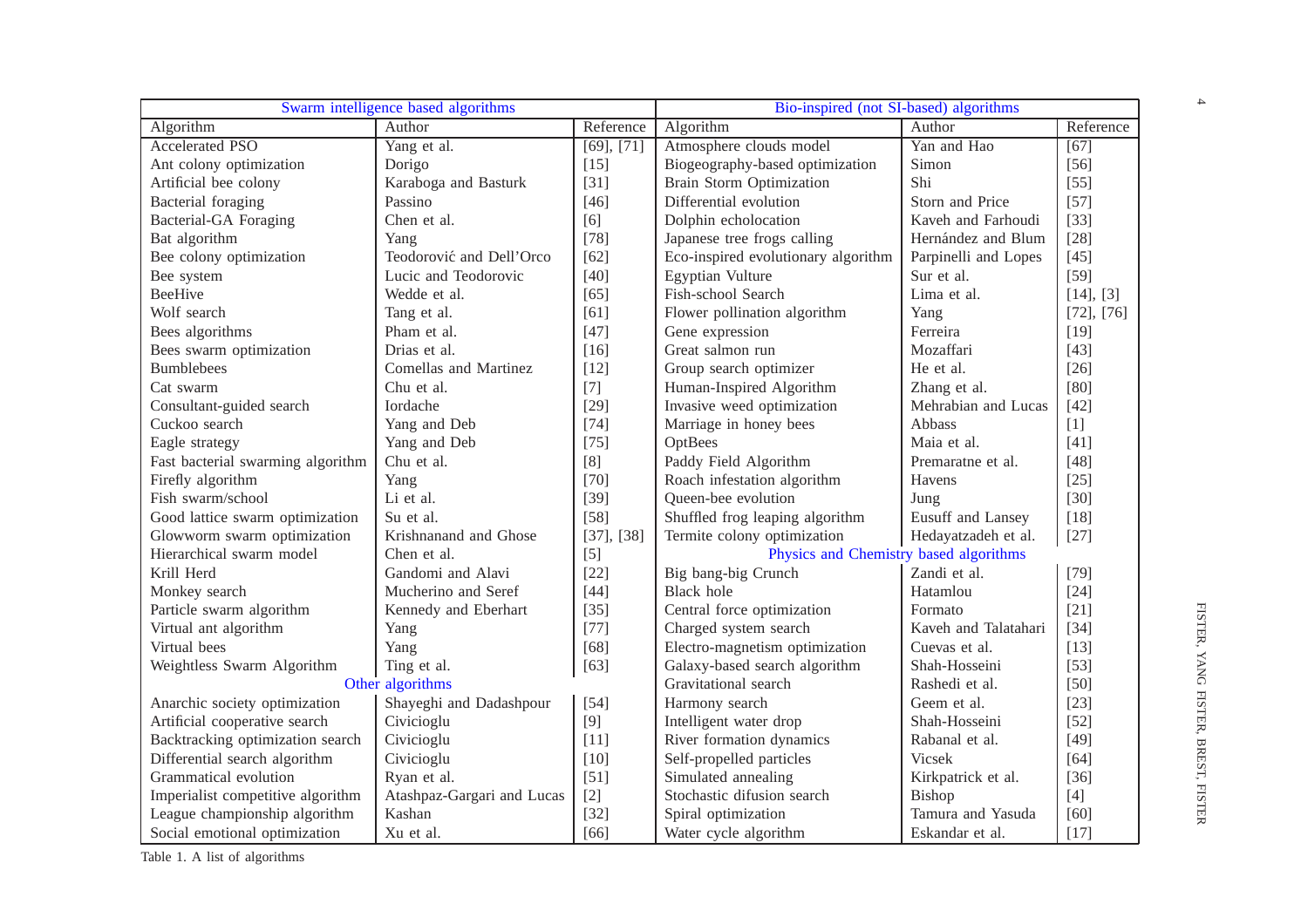## **REFERENCES**

- [1] Hussein A Abbass. Mbo: Marriage in honey bees optimization-a haplometrosis polygynous swarming approach. In *Evolutionary Computation, 2001. Proceedings of the 2001 Congress on*, volume 1, pages 207–214. IEEE, 2001.
- [2] Esmaeil Atashpaz-Gargari and Caro Lucas. Imperialist competitive algorithm: an algorithm for optimization inspired by imperialistic competition. In *Evolutionary Computation, 2007. CEC 2007. IEEE Congress on*, pages 4661–4667. IEEE, 2007.
- [3] Carmelo JA Bastos Filho, Fernando B de Lima Neto, Anthony JCC Lins, Antônio IS Nascimento, and Marília P Lima. Fish school search. In *Nature-Inspired Algorithms for Optimisation*, pages 261–277. Springer, 2009.
- [4] JM Bishop. Stochastic searching networks. In *Artificial Neural Networks, 1989., First IEE International Conference on (Conf. Publ. No. 313)*, pages 329–331. IET, 1989.
- [5] Hanning Chen, Yunlong Zhu, Kunyuan Hu, and Xiaoxian He. Hierarchical swarm model: a new approach to optimization. *Discrete Dynamics in Nature and Society*, 2010, 2010.
- [6] Tai-Chen Chen, Pei-Wei Tsai, Shu-Chuan Chu, and Jeng-Shyang Pan. A novel optimization approach: bacterial-ga foraging. In *Innovative Computing, Information and Control, 2007. ICI-CIC'07. Second International Conference on*, pages 391–391. IEEE, 2007.
- [7] S.-A. Chu, P.-W. Tsai, and J.-S. Pan. Cat swarm optimization. *Lecture Notes in Computer Science (including subseries Lecture Notes in Artificial Intelligence and Lecture Notes in Bioinformatics)*, 4099 LNAI:854–858, 2006. cited By (since 1996) 8.
- [8] Ying Chu, Hua Mi, Huilian Liao, Zhen Ji, and QH Wu. A fast bacterial swarming algorithm for high-dimensional function optimization. In *Evolutionary Computation, 2008. CEC 2008.(IEEE World Congress on Computational Intelligence). IEEE Congress on*, pages 3135–3140. IEEE, 2008.
- [9] P. Civicioglu. Artificial cooperative search algorithm for numerical optimization problems. *Information Sciences*, 229:58–76, 2013.
- [10] Pinar Civicioglu. Transforming geocentric cartesian coordinates to geodetic coordinates by using differential search algorithm. *Computers & Geosciences*, 46:229–247, 2012.
- [11] Pinar Civicioglu. Backtracking search optimization algorithm for numerical optimization problems. *Applied Mathematics and Computation*, 219(15):8121–8144, 2013.
- [12] Francesc de Paula Comellas Padró, Jesús Martínez Navarro, et al. Bumblebees: a multiagent combinatorial optimization algorithm inspired by social insect behaviour. 2011.
- [13] Erik Cuevas, Diego Oliva, Daniel Zaldivar, Marco Pérez-Cisneros, and Humberto Sossa. Circle detection using electromagnetism optimization. *Information Sciences*, 182(1):40–55, 2012.
- [14] FB de Lima Neto, AJCC Lins, Antônio IS Nascimento, Marília P Lima, et al. A novel search algorithm based on fish school behavior. In *Systems, Man and Cybernetics, 2008. SMC 2008. IEEE International Conference on*, pages 2646–2651. IEEE, 2008.
- [15] Marco Dorigo. Optimization, learning and natural algorithms. *Ph. D. Thesis, Politecnico di Milano, Italy*, 1992.
- [16] Habiba Drias, Souhila Sadeg, and Safa Yahi. Cooperative bees swarm for solving the maximum weighted satisfiability problem. In *Computational Intelligence and Bioinspired Systems*, pages 318–325. Springer, 2005.
- [17] Hadi Eskandar, Ali Sadollah, Ardeshir Bahreininejad, and Mohd Hamdi. Water cycle algorithm–a novel metaheuristic optimization method for solving constrained engineering optimization problems. *Computers & Structures*, 2012.
- [18] M.M. Eusuff and K.E. Lansey. Optimization of water distribution network design using the shuffled frog leaping algorithm. *Journal of Water Resources Planning and Management*, 129(3):210– 225, 2003. cited By (since 1996) 297.
- [19] Candida Ferreira. Gene expression programming: a new adaptive algorithm for solving problems. *arXiv preprint cs/0102027*, 2001.
- [20] Iztok Fister, Iztok Fister Jr., Xin-She Yang, and Janez Brest. A comprehensive review of firefly algorithms. *Swarm and Evolutionary Computation*, 2013.
- [21] Richard A Formato. Central force optimization: A new metaheuristic with applications in applied electromagnetics. *Progress In Electromagnetics Research*, 77:425–491, 2007.
- [22] Amir Hossein Gandomi and Amir Hossein Alavi. Krill herd: a new bio-inspired optimization algorithm. *Communications in Nonlinear Science and Numerical Simulation*, 2012.
- [23] Zong Woo Geem, Joong Hoon Kim, and GV Loganathan. A new heuristic optimization algorithm: harmony search. *Simulation*, 76(2):60–68, 2001.
- [24] Abdolreza Hatamlou. Black hole: A new heuristic optimization approach for data clustering. *Information Sciences*, 2012.
- [25] Timothy C Havens, Christopher J Spain, Nathan G Salmon, and James M Keller. Roach infestation optimization. In *Swarm Intelligence Symposium, 2008. SIS 2008. IEEE*, pages 1–7. IEEE, 2008.
- [26] S He, QH Wu, and JR Saunders. Group search optimizer: an optimization algorithm inspired by animal searching behavior. *Evolutionary Computation, IEEE Transactions on*, 13(5):973– 990, 2009.
- [27] Ramin Hedayatzadeh, Foad Akhavan Salmassi, Manijeh Keshtgari, Reza Akbari, and Koorush Ziarati. Termite colony optimization: A novel approach for optimizing continuous problems. In *Electrical Engineering (ICEE), 2010 18th Iranian Conference on*, pages 553–558. IEEE, 2010.
- [28] Hugo Hernández and Christian Blum. Distributed graph coloring: an approach based on the calling behavior of japanese tree frogs. *Swarm Intelligence*, 6(2):117–150, 2012.
- [29] Serban Iordache. Consultant-guided search: a new metaheuristic for combinatorial optimization problems. In *Proceedings of the 12th annual conference on Genetic and evolutionary computation*, pages 225–232. ACM, 2010.
- [30] Sung Hoon Jung. Queen-bee evolution for genetic algorithms. *Electronics letters*, 39(6):575–576, 2003.
- [31] Dervis Karaboga and Bahriye Basturk. A powerful and efficient algorithm for numerical function optimization: artificial bee colony (abc) algorithm. *Journal of global optimization*, 39(3):459–471, 2007.
- [32] Ali Husseinzadeh Kashan. League championship algorithm: a new algorithm for numerical function optimization. In *Soft Computing and Pattern Recognition, 2009. SOCPAR'09. International Conference of*, pages 43–48. IEEE, 2009.
- [33] A Kaveh and N Farhoudi. A new optimization method: Dolphin echolocation. *Advances in Engineering Software*, 59:53–70, 2013.
- [34] A Kaveh and S Talatahari. A novel heuristic optimization method: charged system search. *Acta Mechanica*, 213(3-4):267– 289, 2010.
- [35] James Kennedy and Russell Eberhart. Particle swarm optimization. In *Neural Networks, 1995. Proceedings., IEEE International Conference on*, volume 4, pages 1942–1948. IEEE, 1995.
- [36] Scott Kirkpatrick, D. Gelatt Jr., and Mario P Vecchi. Optimization by simulated annealing. *Science*, 220(4598):671–680, 1983.
- [37] KN Krishnanand and D Ghose. Detection of multiple source locations using a glowworm metaphor with applications to collective robotics. In *Swarm Intelligence Symposium, 2005. SIS 2005. Proceedings 2005 IEEE*, pages 84–91. IEEE, 2005.
- [38] KN Krishnanand and D Ghose. Glowworm swarm optimisation: a new method for optimising multi-modal functions. *International Journal of Computational Intelligence Studies*, 1(1):93– 119, 2009.
- [39] X.-L. Li, Z.-J. Shao, and J.-X. Qian. Optimizing method based on autonomous animats: Fish-swarm algorithm. *Xitong Gongcheng Lilun yu Shijian/System Engineering Theory and Practice*, 22(11):32, 2002.
- [40] P Lucic and D Teodorovic. Bee system: modeling combinatorial optimization transportation engineering problems by swarm intelligence. In *Preprints of the TRISTAN IV triennial symposium on transportation analysis*, pages 441–445, 2001.
- [41] Renato Dourado Maia, Leandro Nunes de Castro, and Walmir Matos Caminhas. Bee colonies as model for multimodal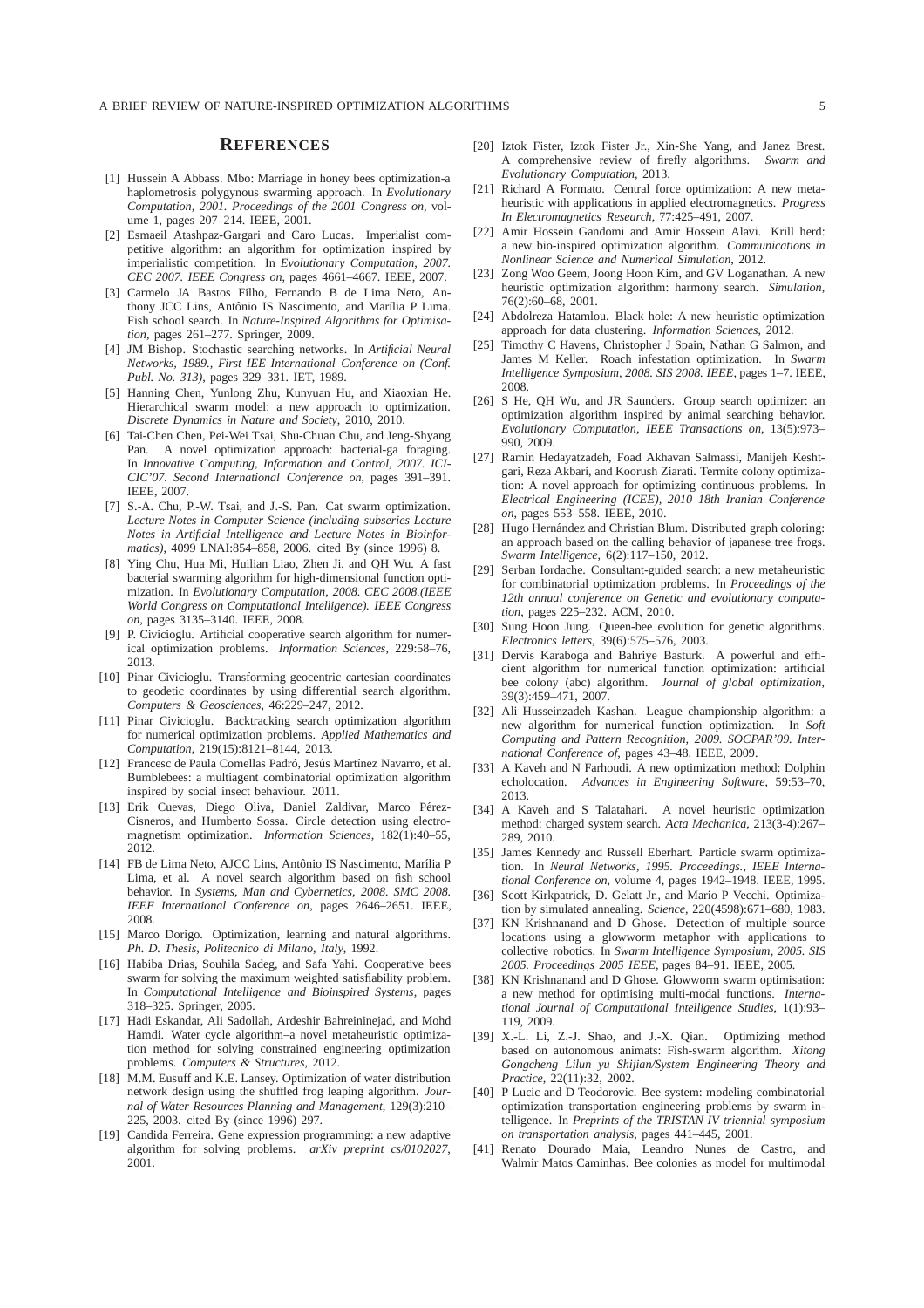continuous optimization: The optbees algorithm. In *Evolutionary Computation (CEC), 2012 IEEE Congress on*, pages 1–8. IEEE, 2012.

- [42] A Reza Mehrabian and C Lucas. A novel numerical optimization algorithm inspired from weed colonization. *Ecological Informatics*, 1(4):355–366, 2006.
- [43] Ahmad Mozaffari, Alireza Fathi, and Saeed Behzadipour. The great salmon run: a novel bio–inspired algorithm for artificial system design and optimisation. *International Journal of Bio-Inspired Computation*, 4(5):286–301, 2012.
- [44] Antonio Mucherino and Onur Seref. Monkey search: a novel metaheuristic search for global optimization. In *Data Mining, Systems Analysis and Optimization in Biomedicine*, volume 953, pages 162–173, 2007.
- [45] RS Parpinelli and HS Lopes. An eco-inspired evolutionary algorithm applied to numerical optimization. In *Nature and Biologically Inspired Computing (NaBIC), 2011 Third World Congress on*, pages 466–471. IEEE, 2011.
- [46] Kevin M Passino. Biomimicry of bacterial foraging for distributed optimization and control. *Control Systems, IEEE*, 22(3):52–67, 2002.
- [47] DT Pham, A Ghanbarzadeh, E Koc, S Otri, S Rahim, and M Zaidi. The bees algorithm-a novel tool for complex optimisation problems. In *Proceedings of the 2nd Virtual International Conference on Intelligent Production Machines and Systems (IPROMS 2006)*, pages 454–459, 2006.
- [48] Upeka Premaratne, Jagath Samarabandu, and Tarlochan Sidhu. A new biologically inspired optimization algorithm. In *Industrial and Information Systems (ICIIS), 2009 International Conference on*, pages 279–284. IEEE, 2009.
- [49] Pablo Rabanal, Ismael Rodríguez, and Fernando Rubio. Using river formation dynamics to design heuristic algorithms. In *Unconventional Computation*, pages 163–177. Springer, 2007.
- [50] Esmat Rashedi, Hossein Nezamabadi-Pour, and Saeid Saryazdi. Gsa: a gravitational search algorithm. *Information sciences*, 179(13):2232–2248, 2009.
- [51] Conor Ryan, JJ Collins, and Michael O Neill. Grammatical evolution: Evolving programs for an arbitrary language. In *Genetic Programming*, pages 83–96. Springer, 1998.
- [52] Hamed Shah-Hosseini. Problem solving by intelligent water drops. In *Evolutionary Computation, 2007. CEC 2007. IEEE Congress on*, pages 3226–3231. IEEE, 2007.
- [53] Hamed Shah-Hosseini. Principal components analysis by the galaxy-based search algorithm: a novel metaheuristic for continuous optimisation. *International Journal of Computational Science and Engineering*, 6(1):132–140, 2011.
- [54] H Shayeghi and J Dadashpour. Anarchic society optimization based pid control of an automatic voltage regulator (avr) system. *Electrical and Electronic Engineering*, 2(4):199–207, 2012.
- [55] Yuhui Shi. An optimization algorithm based on brainstorming process. *International Journal of Swarm Intelligence Research (IJSIR)*, 2(4):35–62, 2011.
- [56] Dan Simon. Biogeography-based optimization. *Evolutionary Computation, IEEE Transactions on*, 12(6):702–713, 2008.
- [57] Rainer Storn and Kenneth Price. Differential evolution–a simple and efficient heuristic for global optimization over continuous spaces. *Journal of global optimization*, 11(4):341–359, 1997.
- [58] Shoubao Su, Jiwen Wang, Wangkang Fan, and Xibing Yin. Good lattice swarm algorithm for constrained engineering design optimization. In *Wireless Communications, Networking and Mobile Computing, 2007. WiCom 2007. International Conference on*, pages 6421–6424. IEEE, 2007.
- [59] Chiranjib Sur, Sanjeev Sharma, and Anupam Shukla. Egyptian vulture optimization algorithm–a new nature inspired metaheuristics for knapsack problem. In *The 9th International Conference on Computing and InformationTechnology (IC2IT2013)*, pages 227–237. Springer, 2013.
- [60] Kenichi Tamura and Keiichiro Yasuda. Spiral dynamics inspired optimization. *Journal of Advanced Computational Intelligence and Intelligent Informatics*, 15(8):1116–1122, 2011.
- [61] Rui Tang, S. Fong, Xin-She Yang, and S. Deb. Wolf search algorithm with ephemeral memory. In *Digital Information*

*Management (ICDIM), 2012 Seventh International Conference on*, pages 165–172, 2012.

- [62] Dušan Teodorović and Mauro Dell'Orco. Bee colony optimization–a cooperative learning approach to complex transportation problems. In *Advanced OR and AI Methods in Transportation: Proceedings of 16th Mini–EURO Conference and 10th Meeting of EWGT (13-16 September 2005).–Poznan: Publishing House of the Polish Operational and System Research*, pages 51–60, 2005.
- [63] TO Ting, Ka Lok Man, Sheng-Uei Guan, Mohamed Nayel, and Kaiyu Wan. Weightless swarm algorithm (wsa) for dynamic optimization problems. In *Network and Parallel Computing*, pages 508–515. Springer, 2012.
- [64] Tamás Vicsek, András Czirók, Eshel Ben-Jacob, Inon Cohen, and Ofer Shochet. Novel type of phase transition in a system of self-driven particles. *Physical Review Letters*, 75(6):1226–1229, 1995.
- [65] H.F. Wedde, M. Farooq, and Y. Zhang. Beehive: An efficient fault-tolerant routing algorithm inspired by honey bee behavior. *Lecture Notes in Computer Science (including subseries Lecture Notes in Artificial Intelligence and Lecture Notes in Bioinformatics)*, 3172 LNCS:83–94, 2004.
- [66] Yuechun Xu, Zhihua Cui, and Jianchao Zeng. Social emotional optimization algorithm for nonlinear constrained optimization problems. In *Swarm, Evolutionary, and Memetic Computing*, pages 583–590. Springer, 2010.
- [67] GAO-WEI YAN and ZHAN-JU HAO. A novel optimization algorithm based on atmosphere clouds model. *International Journal of Computational Intelligence and Applications*, 2013.
- [68] X.-S. Yang. Engineering optimizations via nature-inspired virtual bee algorithms. volume 3562, pages 317–323, 2005.
- [69] Xin-She Yang. *Nature-Inspired Metaheuristic Algorithms*. Luniver Press, UK, 2008.
- [70] Xin-She Yang. Firefly algorithm, stochastic test functions and design optimisation. *International Journal of Bio-Inspired Computation*, 2(2):78–84, 2010.
- [71] Xin-She Yang. *Nature-Inspired Metaheuristic Algorithms, 2nd Edition*. Luniver Press, 2010.
- [72] Xin-She Yang. Flower pollination algorithm for global optimization. *Unconventional Computation and Natural Computation*, pages 240–249, 2012.
- [73] Xin-She Yang, Zhihua Cui, Renbin Xiao, Amir Hossein Gandom, and Mehmet Karamanoglu. *Swarm Intelligence and Bio-inspired Computation: Theory and Applications*. Elsevier, 2013.
- [74] Xin-She Yang and Suash Deb. Cuckoo search via lévy flights. In *Nature & Biologically Inspired Computing, 2009. NaBIC 2009. World Congress on*, pages 210–214. IEEE, 2009.
- [75] Xin-She Yang and Suash Deb. Eagle strategy using lévy walk and firefly algorithms for stochastic optimization. In *Nature Inspired Cooperative Strategies for Optimization (NICSO2010)*, pages 101–111. Springer, 2010.
- [76] Xin-She Yang, Mehmet Karamanoglu, and Xingshi He. Multiobjective flower algorithm for optimization. *Procedia Computer Science*, 18:861–868, 2013.
- [77] Xin-She Yang, Janet M Lees, and Chris T Morley. Application of virtual ant algorithms in the optimization of cfrp shear strengthened precracked structures. In *Computational Science– ICCS 2006*, pages 834–837. Springer, 2006.
- [78] X.S. Yang. A new metaheuristic bat-inspired algorithm. *Nature Inspired Cooperative Strategies for Optimization (NICSO 2010)*, pages 65–74, 2010.
- [79] Z Zandi, E Afjei, and M Sedighizadeh. Reactive power dispatch using big bang-big crunch optimization algorithm for voltage stability enhancement. In *Power and Energy (PECon), 2012 IEEE International Conference on*, pages 239–244. IEEE, 2012.
- [80] Luna Mingyi Zhang, Cheyenne Dahlmann, and Yanqing Zhang. Human-inspired algorithms for continuous function optimization. In *Intelligent Computing and Intelligent Systems, 2009. ICIS 2009. IEEE International Conference on*, volume 1, pages 318– 321. IEEE, 2009.